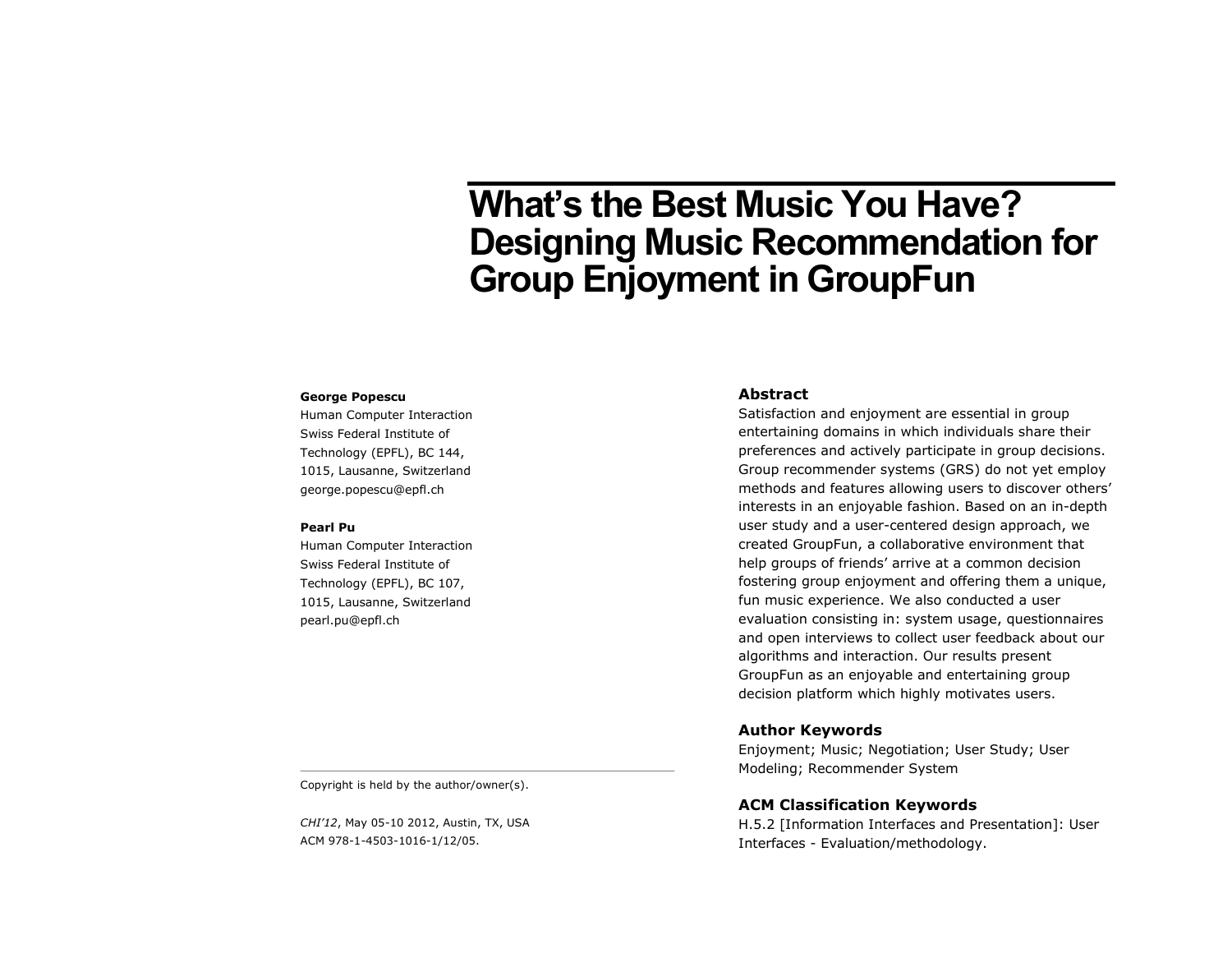#### **Introduction**

Group decision has long been investigated in many studies during the past years [1]. Voting algorithms helping individuals arrive at a common decision have served as fundamental support for understanding how people perceive others' decisions and a final outcome in a group environment [5]. In the current paper we explore group enjoyment in an interactive music application having as support the outcomes provided by 4 algorithms. Implemented as a Facebook plugin, GroupFun was designed to enable users enjoy their participation from the creation of a group to the update of their decision while having an entertaining group music experience (Figure 1). Both social factors [2, 4] are fundamental for user acceptance and engagement.

In our design of GroupFun we incorporated preliminary user feedback and expectations that we gathered through user surveys. We wanted to support group members' interaction with the system in finding a commonly agreed way for selecting top preferred songs in a music playlist. We were interested in: (1) evaluating users' perceived benefit and satisfaction of the final outcome  $[1, 6]$  and  $(2)$  analyze unique factors which distinguish GroupFun from similar platforms that users find interesting [7]. Furthermore, we focused our attention on offering them a musical experience that is aligned with the group identity and preferences. Our application features encourage users' participation and engagement in music negotiation scenarios.

Group enjoyment has been traditionally modeled as group satisfaction using a social value function which aggregates individual satisfaction functions [5]. In contrast to previous modeling results and music applications which strive for increased user

participation demanding a lot of user effort and being time-consuming, GroupFun provides a song groupbased recommendation list for all of its users allowing them to manage their music library and give ratings to their friends' songs based on self-evaluation and friendship. In the present experiment we used GroupFun to analyze group enjoyment, decision dynamics and user involvement.



Figure 1. GroupFun group interface. Members listen to group songs, see their friends' ratings, and compare outcomes.

In the current study we explore how users perceive the GroupFun recommender system considering 4 preference aggregation algorithms. The main goal of our research is to obtain an in-depth understanding of group enjoyment factors. Our user experiment presents groups of 4 friends in a driving scenario in which an algorithm helps them choose top 7 songs. After merging individual music collections participants discover and evaluate other members' selections through rating. Then they are offered 4 final playlists of songs suggested by 4 algorithms and asked to evaluate group enjoyment from multiple perspectives such as: familiarity, diversity and group decision.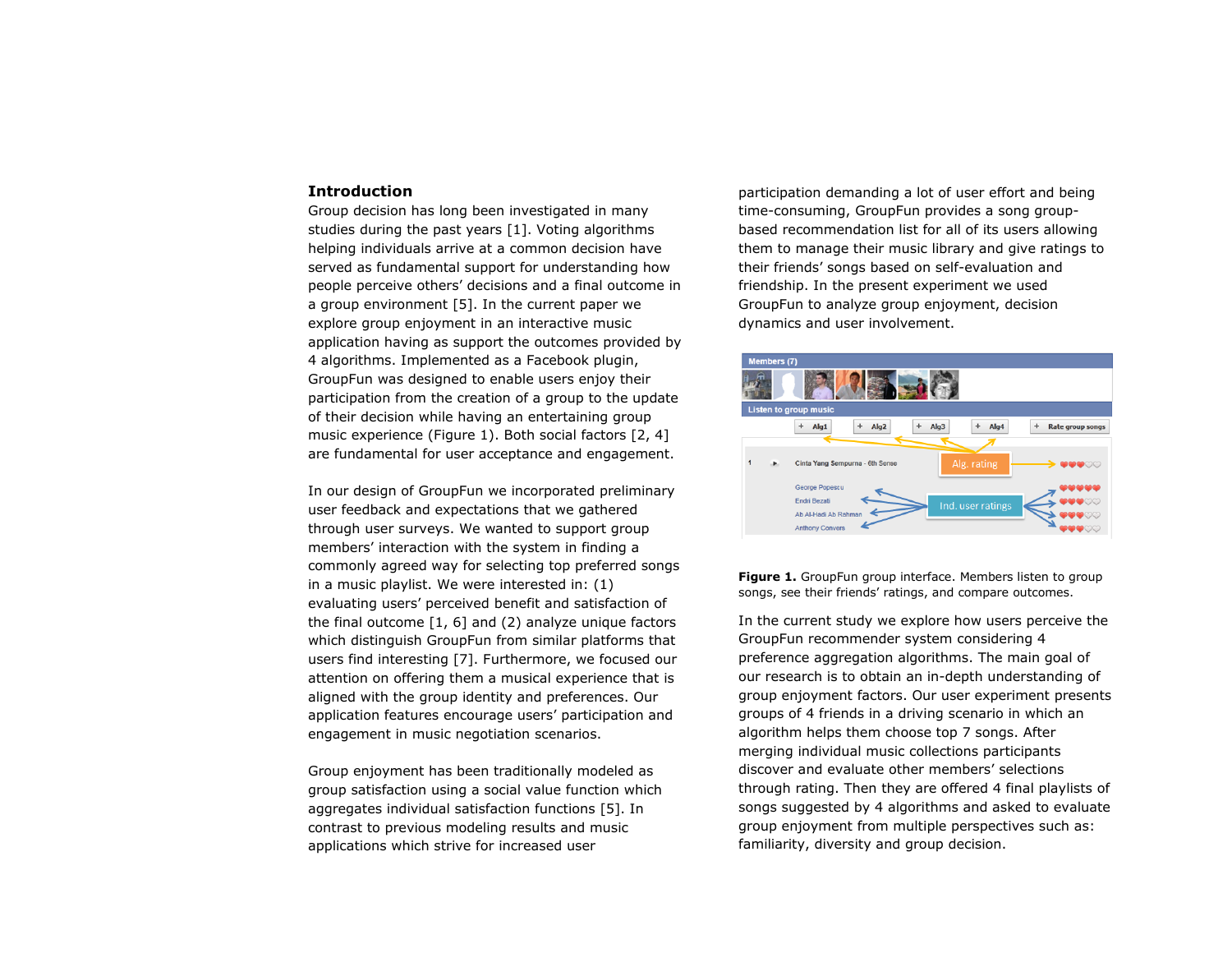### **GroupFun overview**

GroupFun is a web application that helps a group of friends to agree on a common music playlist for a given event they will attend, e.g. a graduation ceremony. It is a music application that allows individuals to manage and share their favorite music with groups they create or join. In GroupFun users can listen to their own collection of songs as well as their friends' music. With the collective music database, the application integrates friends' music tastes and recommends a common playlist to them. Therefore, the application aims at satisfying music tastes of the whole group by aggregating individual preferences.



**Figure 2.** "My Music" page of GroupFun.

GroupFun's structure includes 3 sub-pages: "Home", "My Groups" and "My Music". In the first one, users see 4 playlists: one containing most popular songs, one used at a previous event, another one including recent uploads and the last one from a group party. They can listen to each song in each of the playlists. In the "My Groups" page users create groups, upload and rate their music, invite friends and hear the group's songs

(Figure 1). Finally, in the "My Music" page users see their contribution to GroupFun: for each song the interface displays the associated group, the user rating and its name and artist. Users can also listen to their individual uploads using a wheel-like play button (Figure 2).

# **User study**

In our context we consider enjoyment as the participants' delight in listening to group music. The GroupFun application promotes this by considering social aspects related to the listening activity, which are useful for the acceptance of the group's decision. On the one hand, music familiarity favors members' agreement and, on the other, the diversity of songs allows them to make active decisions offering a wider view of trusted recommendation coming from individuals with same interest. In this setting, external factors such as social factors combine with applicationdriven factors such as interface design to offer group members an effective space for framing their decisions.

Our goal is to evaluate group enjoyment with respect to the **7**-songs recommended by 4 algorithms:

 Alg1=Deterministic Weighted Sum (DWS): select songs with the highest weighted score

 Alg2=Probabilistic Weighted Sum (PWS): use DWS to select songs based on score probabilities [7]

 Alg3=Least Misery (LM): select songs with the highest minimum individual ratings

 Alg4=Probabilistic Selection (PS): probabilistically select songs with equal probability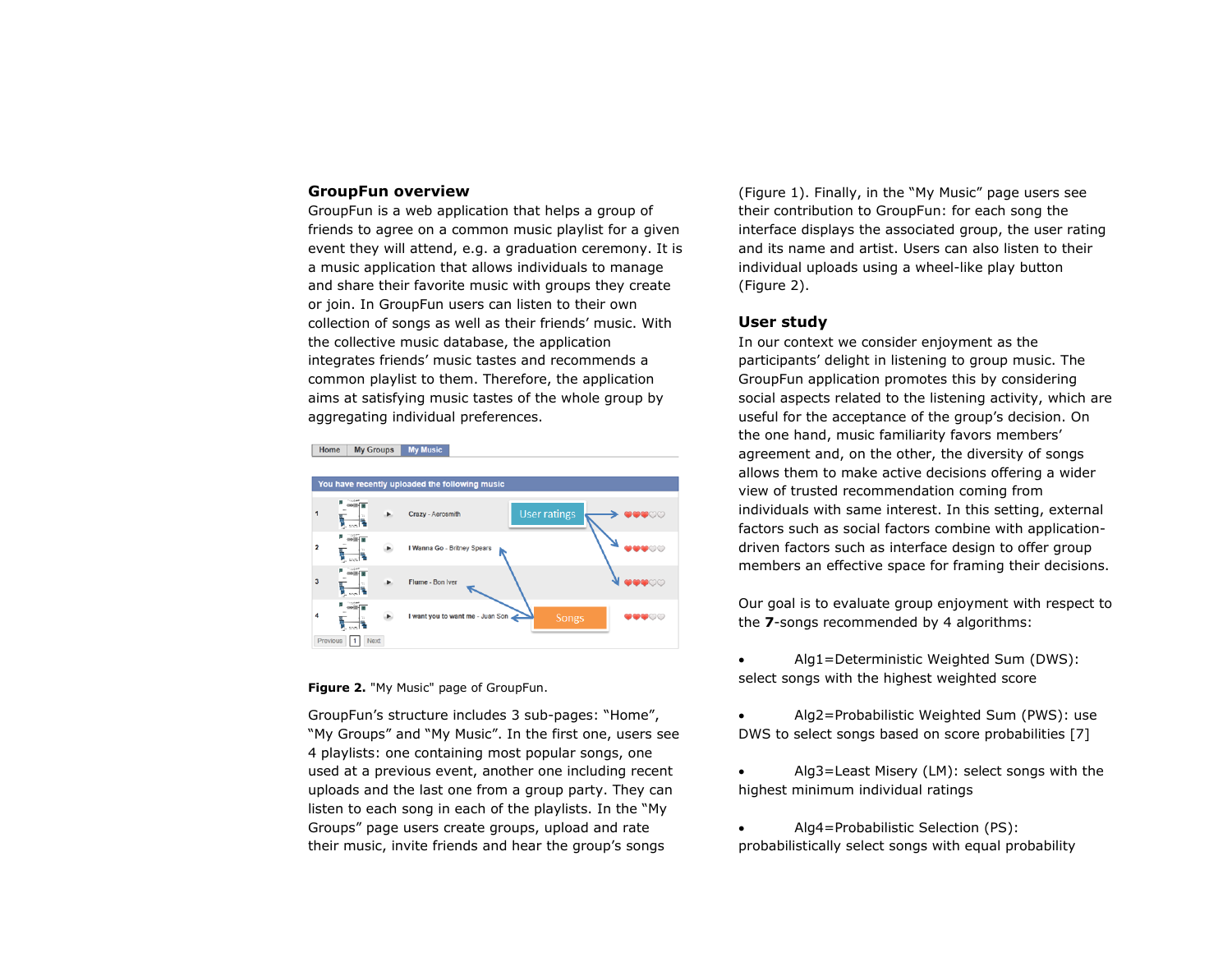## *Participants and groups*

We recruited 4 groups (16 individuals) to participate in our user study. All participants were master or graduate students with an average age of 27. Their active involvement in our experiment was rewarded with one music CD.

#### *Experiment setup*

All subjects were required to use part of their own collection of music in .mp3 format and, if possible their personal computers or laptops. The evaluation study consisted in 3 parts: (1) extensive use of the system, (2) completion of an online post-study questionnaire and (3) open interviews and discussion sessions.

| Group               | User1          | User <sub>2</sub> | User3 | User4 |
|---------------------|----------------|-------------------|-------|-------|
| "Road Trip 2"       | $\overline{2}$ | 6                 | 4     | 7     |
| "Crazy<br>Group"    | 3              | 9                 | 6     | 1     |
| "My Group<br>Drive" | 6              | 7                 | 5     |       |
| "Fantastic<br>Four" | з              | л                 | Δ     |       |

**Table 1.** Number of songs uploaded per user per group.

As a first step of the experiment participants were debriefed on its objective and the upcoming tasks; then they started using the system. We wanted to connect people through music and suggested they imagine the following scenario: a group of 4 friends are driving between 2 cities and listen to group music together for around 30 minutes' drive. The assumption underlying this scenario is that users only need a relatively small number of songs: 7 songs  $x$  4-5 minutes/song = 30 minutes total listening time. All four group members were taking part in the upload, rating, and discussion

process at the same time – 4 by 4 persons. Each of the 4 group members had 1 of the following roles, including one distinctive identity label: 1 driver / 3 passengers. The motivation for users to upload their own favorite music and share it with their friends during is that listening selected music enhances group enjoyment compared with random music from radio stations.

## *User tasks*

Users were asked to evaluate the group songs using a rating scale from 1 ("Strongly dislike it") to 5 ("Strongly like it"). They were free to interact with the system following a series of steps displayed to them. Each subject evaluated all 4 algorithms. First, the drivers proceeded to create groups and invite friends to join. Then all users were asked to upload their music and to give ratings to their songs. 4 interfaces in GroupFun were used to display the final outcomes of the 4 algorithms.

#### *Questionnaire results*

All subjects had solid IT experience and frequently used music players such as iTunes, Winamp, Media Player, last.fm, Deezer.fr, etc. In a typical week 10 individuals use music applications for less that 5h, 4 between 5 and 10 hours and 2 between 10 to 15h. In replying to "which factors are most important for a good playlist?" users checked various answers: 6 users: "Many of the songs are suggested by me"; 9 users: "The songs in the playlist are diverse"; 14 users: "The playlist helps me discover new music"; 8 users: "The playlist has a good transition between songs". This insight information allowed us to: (1) understand music factors which drive enjoyment and (2) identify the ingredients for an intelligent algorithm which we plan to develop.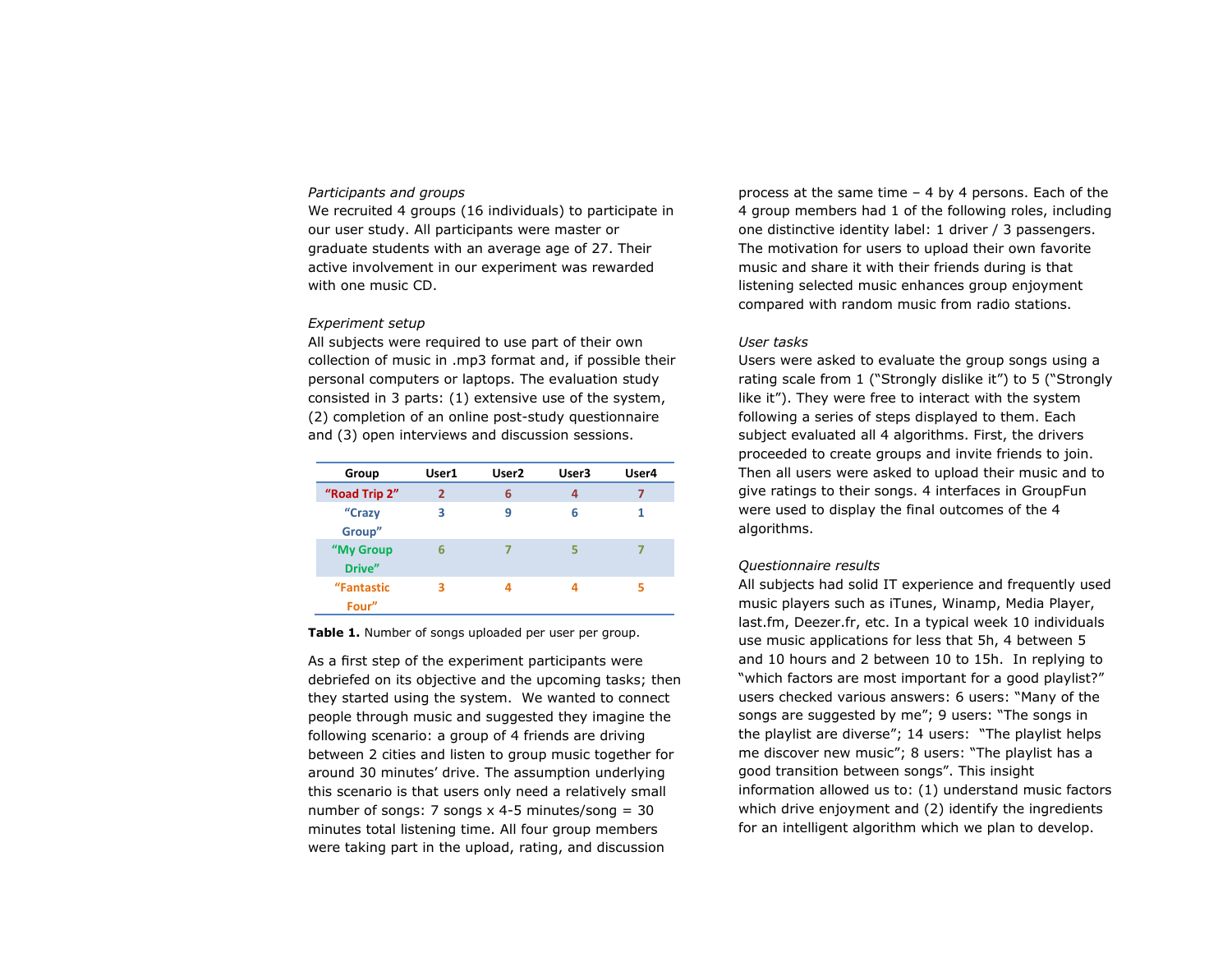## **Evaluation of algorithms**

We asked all participants to rate the 4 algorithms not according to their own music tastes and songs characteristics but considering the 4 rating aggregation rules (noted with red hearts in the right-hand side of Figure 1). All members in the 4 groups knew eachother as colleagues at the university but not as very close friends. Thus, music preferences among them were mostly unknown. In figure 4 with colored lines are presented all of the 16 users' ratings for each algorithm and with a dashed red line the average of all results. The last row shows that the average scores for PWS and DWS are very close: 3.875 vs, 3.687.

# **Interviews and discussions**

#### *Road Trip 2*

Users in the first group perceived the system to recommend songs in a diverse order - e.g. without taking into account music genres. The 1st algorithm produced most diverse recommendations. The whole group agreed that each was familiar with only 30% of the group songs and 70% were unknown to them. Furthermore, they enjoyed a lot all the group songs and added that they matched their interest to a high extent: 3 of 4 users enjoyed discovering their friends' music while 1 user stated that others' songs did not match his/her tastes.

### *Crazy Group*

Users of the second group agreed that they received quite diverse recommendations. Some mentioned than they knew only 30% of the uploaded songs while for others the percentage raised to 60%. They added that "some music was quite good" and that most songs strongly matched their interest. Only a small proportion of songs users did not like at all (10%-20%).



**Figure 3.** Results of algorithms' evaluation by the 16 users.

#### *My Group Drive*

Most members were greatly unfamiliar with the music uploaded in this group. Members acknowledged that they knew only 25% of the songs uploaded by others. They used the word "tolerance" to denote the fact that they were inclined to accept other people's proposals as long as "music fits the context". Most music matched users' interest implying high enjoyment.

#### *Fantastic Four*

In this group some users were very familiar with others' songs (80%) whereas some others' listened to only 10% in advance. Only 30% of the songs matched